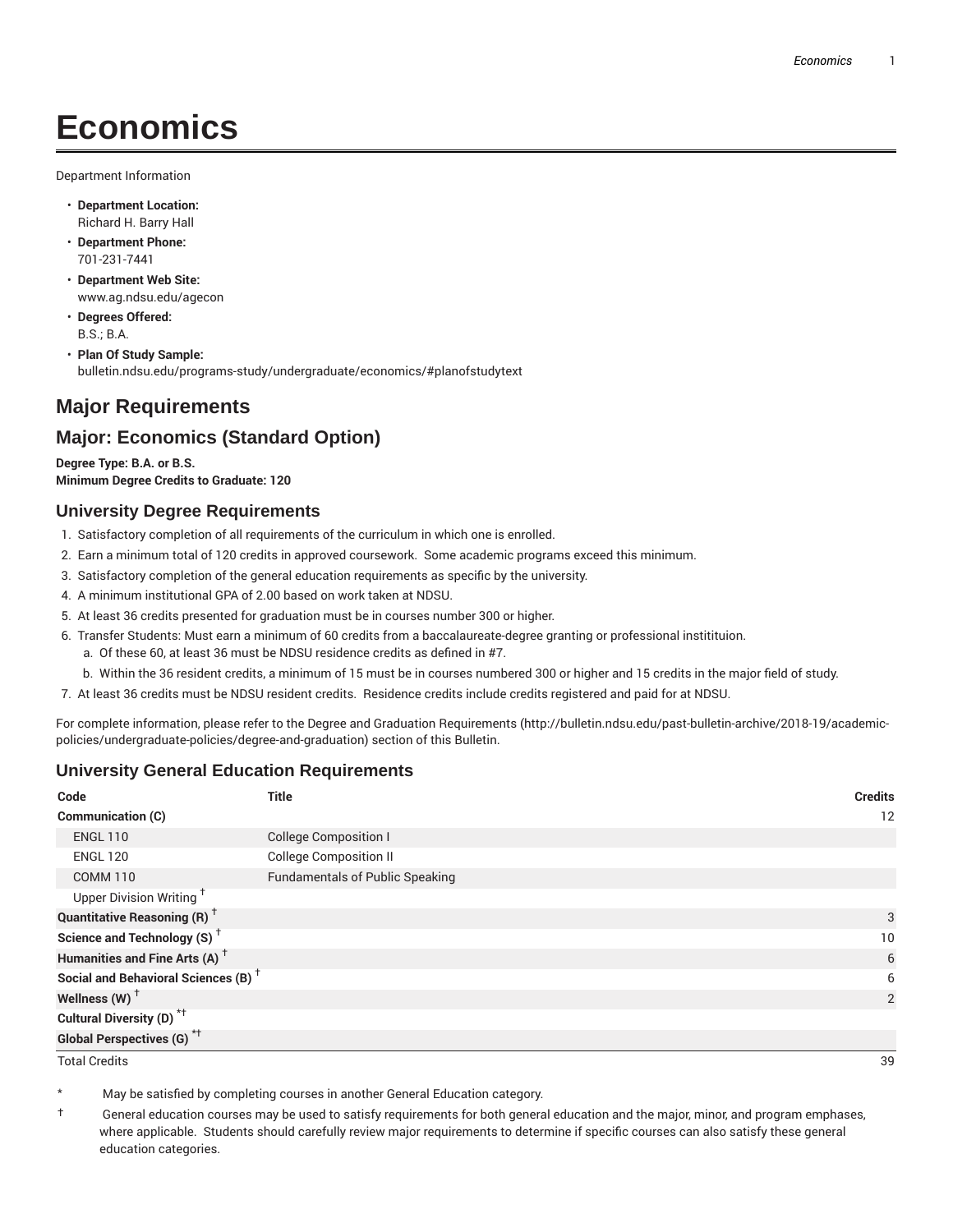• A list of university approved general education courses and administrative policies are available here (http://bulletin.ndsu.edu/past-bulletinarchive/2018-19/academic-policies/undergraduate-policies/general-education/#genedcoursestext).

#### **Major Requirements**

| Code                                  | <b>Title</b>                                                                                                                                  | <b>Credits</b> |
|---------------------------------------|-----------------------------------------------------------------------------------------------------------------------------------------------|----------------|
| <b>Required Courses for Economics</b> |                                                                                                                                               |                |
| <b>ECON 201</b>                       | Principles of Microeconomics (May satisfy general education category B)                                                                       | 3              |
| <b>ECON 202</b>                       | Principles of Macroeconomics (May satisfy general education category B)                                                                       | 3              |
| <b>ECON 341</b>                       | Intermediate Microeconomics                                                                                                                   | 3              |
| <b>ECON 343</b>                       | Intermediate Macroeconomics                                                                                                                   | 3              |
|                                       | Economics Electives: Select 15 credits from the following; 3 credits must be an approved capstone:                                            | 15             |
| <b>ECON 410</b>                       | Econometrics <sup>2</sup>                                                                                                                     |                |
| <b>ECON 440</b>                       | Game Theory and Strategy (Approved as capstone)                                                                                               |                |
| <b>ECON 456</b>                       | History of Economic Thought                                                                                                                   |                |
| <b>ECON 461</b>                       | Economic Development (Approved as capstone)                                                                                                   |                |
| <b>ECON 465</b>                       | <b>Labor Economics</b>                                                                                                                        |                |
| <b>ECON 470</b>                       | Public Economics (Approved as capstone)                                                                                                       |                |
| <b>ECON 472</b>                       | <b>International Trade</b>                                                                                                                    |                |
| <b>ECON 476</b>                       | Monetary Theory and Policy                                                                                                                    |                |
| <b>ECON 480</b>                       | Industrial Organization (Approved as capstone)                                                                                                |                |
| <b>ECON 481</b>                       | <b>Natural Resource Economics</b>                                                                                                             |                |
| <b>ECON 482</b>                       | <b>Environmental Economics</b>                                                                                                                |                |
|                                       | Select no more than 3 credits from the following as part of the 15 economics electives:                                                       |                |
| <b>AGEC 339</b>                       | <b>Quantitative Methods &amp; Decision Making</b>                                                                                             |                |
| <b>AGEC 344</b>                       | <b>Agricultural Price Analysis</b>                                                                                                            |                |
| <b>AGEC 346</b>                       | <b>Applied Risk Analysis</b>                                                                                                                  |                |
| <b>AGEC 347</b>                       | <b>Principles of Real Estate</b>                                                                                                              |                |
| <b>AGEC 445</b>                       | Agribusiness Industrial Strategy                                                                                                              |                |
| <b>AGEC 446</b>                       | Agribusiness Finance                                                                                                                          |                |
| <b>ECON 324</b>                       | Money and Banking                                                                                                                             |                |
| <b>FIN 410</b>                        | <b>Investment Analysis and Management</b>                                                                                                     |                |
| <b>FIN 420</b>                        | Options, Futures, and Other Derivatives                                                                                                       |                |
| <b>FIN 430</b>                        | Management of Financial Institutions                                                                                                          |                |
| <b>FIN 440</b>                        | <b>International Finance</b>                                                                                                                  |                |
| <b>FIN 450</b>                        | <b>Advanced Bank Management</b>                                                                                                               |                |
| <b>FIN 460</b>                        | Corporate Finance                                                                                                                             |                |
| <b>BUSN 487</b>                       | <b>Managerial Economics</b>                                                                                                                   |                |
| <b>Other Requirements</b>             |                                                                                                                                               |                |
| <b>ECON 189</b>                       | <b>Skills for Academic Success</b>                                                                                                            | $\mathbf{1}$   |
| <b>MIS 116</b>                        | <b>Business Use of Computers</b>                                                                                                              | 3              |
| <b>MATH 144</b>                       | Mathematics for Business (or any higher math)                                                                                                 | 4              |
| <b>STAT 330</b>                       | Introductory Statistics (May satisfy general education category R)                                                                            | 3              |
| <b>STAT 331</b>                       | Regression Analysis <sup>2</sup>                                                                                                              | 2 or 3         |
| or ECON 410                           | Econometrics                                                                                                                                  |                |
| <b>Additional Requirements</b>        |                                                                                                                                               |                |
|                                       | Humanities & Fine Arts: May be selected from the currrent general education list or any course with a prefix of: ART, CLAS, ENGL, FREN, GERM, | 3              |

HIST, HUM, MUSC, PHIL, SPAN, or THEA.

Social & Behavioral Sciences: Three (3) credits must be selected from the current general education list while the remaining three (3) credits may be any course with a prefix of: ANTH, CJ, GEOG, POLS, PSYC, or SOC. 6

Total Credits 49-50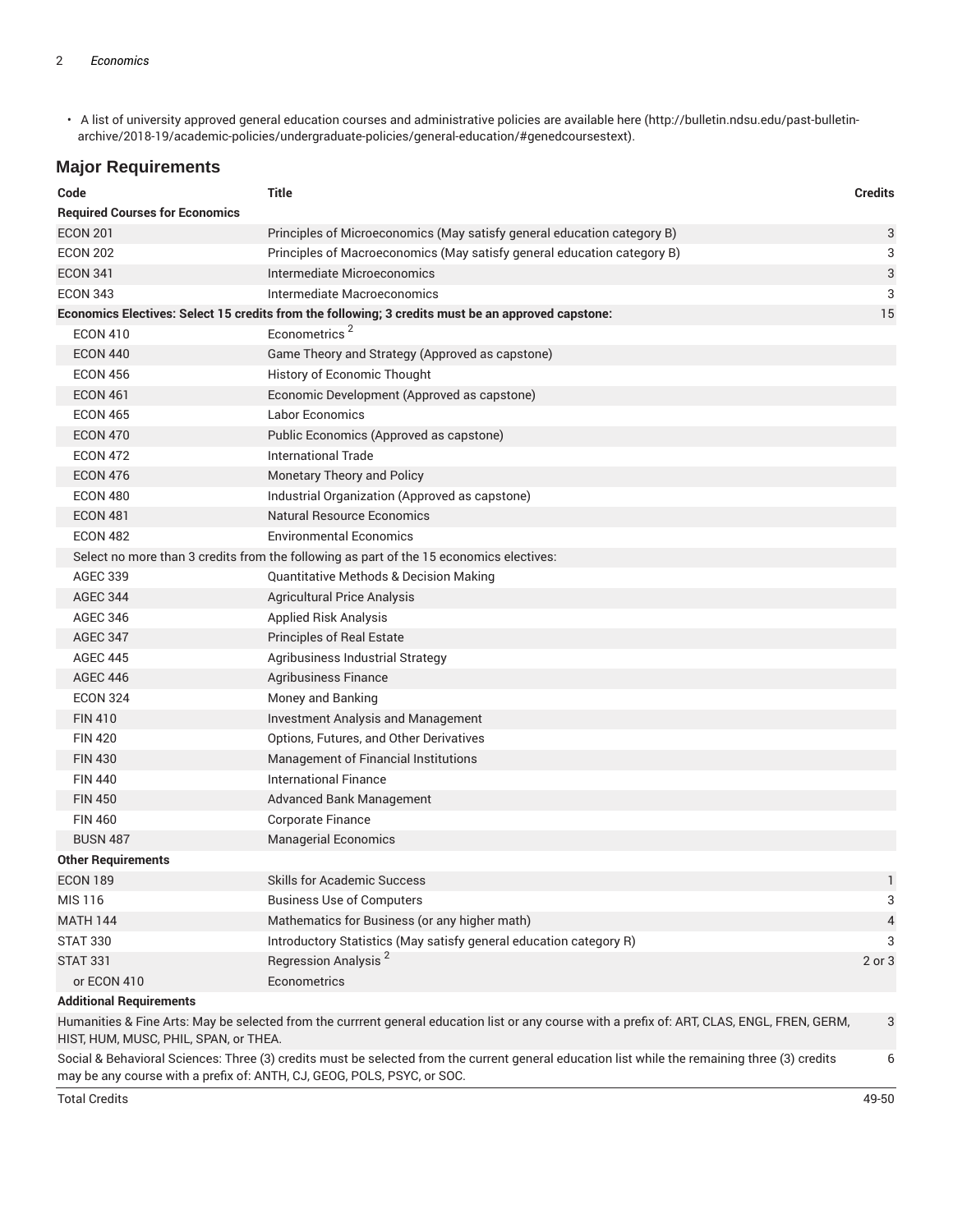- 1 AGRI189 is only required for first-time, first-year students--A first-time, first-year student is defined as a student who has not yet completed a college course as a college student. Students that are not first-time, first-year students that either transfer into the university or change their major are not required to take AGRI 189.
- 2 STAT 331 is waived if ECON 410 is taken.

#### **Degree Requirements and Notes**

- Students must earn, at least, a 2.00 cumulative GPA that is based on the courses that satisfy major requirements.
- **Bachelor of Science (BS) Degree** A minor program of study is required.
- **Bachelor of Arts (BA) Degree** An additional 3 credits of 300-400 level humanities, social sciences or study abroad is required along with the successful completion of a second year language proficiency.

Link to view program description and 4-year Plan of Study (http://bulletin.ndsu.edu/past-bulletin-archive/2018-19/programs-study/undergraduate/ economics)

## **Major: Economics- Quantitative Option**

#### **Degree Type: B.S.**

**Minimum Degree Credits to Graduate: 120**

## **University Degree Requirements**

- 1. Satisfactory completion of all requirements of the curriculum in which one is enrolled.
- 2. Earn a minimum total of 120 credits in approved coursework. Some academic programs exceed this minimum.
- 3. Satisfactory completion of the general education requirements as specific by the university.
- 4. A minimum institutional GPA of 2.00 based on work taken at NDSU.
- 5. At least 36 credits presented for graduation must be in courses number 300 or higher.
- 6. Transfer Students: Must earn a minimum of 60 credits from a baccalaureate-degree granting or professional institituion.
	- a. Of these 60, at least 36 must be NDSU residence credits as defined in #7.
	- b. Within the 36 resident credits, a minimum of 15 must be in courses numbered 300 or higher and 15 credits in the major field of study.
- 7. At least 36 credits must be NDSU resident credits. Residence credits include credits registered and paid for at NDSU.

For complete information, please refer to the Degree and Graduation Requirements (http://bulletin.ndsu.edu/past-bulletin-archive/2018-19/academicpolicies/undergraduate-policies/degree-and-graduation) section of this Bulletin.

## **University General Education Requirements**

| Code                                                 | <b>Title</b>                           | <b>Credits</b> |
|------------------------------------------------------|----------------------------------------|----------------|
| Communication (C)                                    |                                        | 12             |
| <b>ENGL 110</b>                                      | <b>College Composition I</b>           |                |
| <b>ENGL 120</b>                                      | <b>College Composition II</b>          |                |
| <b>COMM 110</b>                                      | <b>Fundamentals of Public Speaking</b> |                |
| Upper Division Writing <sup>+</sup>                  |                                        |                |
| <b>Quantitative Reasoning (R)</b> <sup>†</sup>       |                                        | 3              |
| Science and Technology (S) <sup><math>†</math></sup> |                                        | 10             |
| Humanities and Fine Arts (A) <sup>+</sup>            |                                        | 6              |
| Social and Behavioral Sciences (B) <sup>+</sup>      |                                        | 6              |
| Wellness (W) $^{\dagger}$                            |                                        | 2              |
| Cultural Diversity (D) <sup>*†</sup>                 |                                        |                |
| Global Perspectives (G) <sup>*†</sup>                |                                        |                |

Total Credits 39

May be satisfied by completing courses in another General Education category.

† General education courses may be used to satisfy requirements for both general education and the major, minor, and program emphases, where applicable. Students should carefully review major requirements to determine if specific courses can also satisfy these general education categories.

• A list of university approved general education courses and administrative policies are available here (http://bulletin.ndsu.edu/past-bulletinarchive/2018-19/academic-policies/undergraduate-policies/general-education/#genedcoursestext).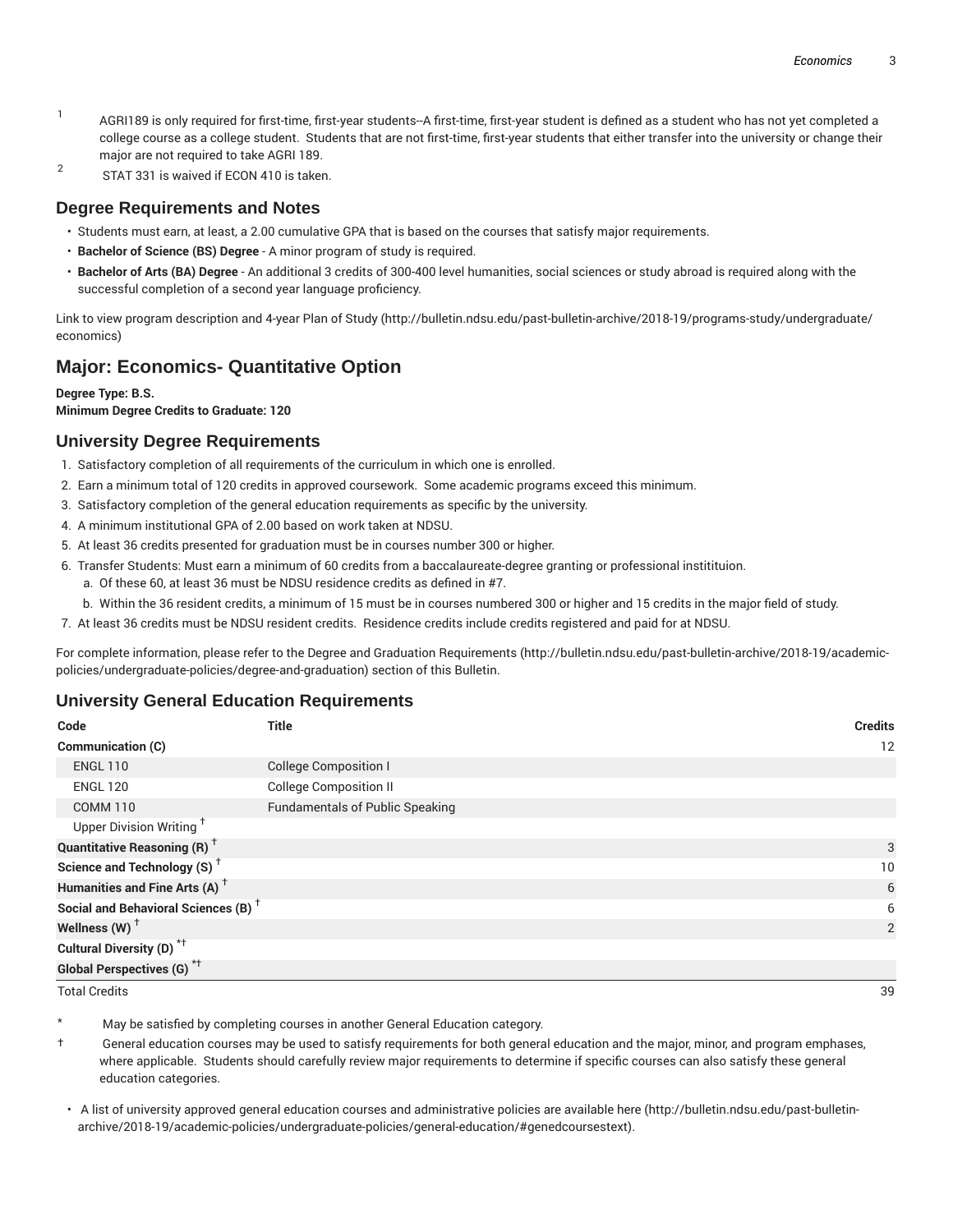## **Major Requirements**

The declaration of a MATHEMATICS or STATISTICS minor is required.

| Code                                                                                                                                                | <b>Title</b>                                                                                                                                  | <b>Credits</b> |  |  |  |
|-----------------------------------------------------------------------------------------------------------------------------------------------------|-----------------------------------------------------------------------------------------------------------------------------------------------|----------------|--|--|--|
| <b>Required Core Courses for Economics Quantitative Option</b>                                                                                      |                                                                                                                                               |                |  |  |  |
| <b>ECON 201</b>                                                                                                                                     | Principles of Microeconomics (May satisfy general education category B)                                                                       |                |  |  |  |
| <b>ECON 202</b>                                                                                                                                     | Principles of Macroeconomics (May satisfy general education category B)                                                                       |                |  |  |  |
| <b>ECON 341</b>                                                                                                                                     | Intermediate Microeconomics                                                                                                                   |                |  |  |  |
| <b>ECON 343</b>                                                                                                                                     | Intermediate Macroeconomics                                                                                                                   |                |  |  |  |
| <b>ECON 410</b>                                                                                                                                     | Econometrics                                                                                                                                  | 3              |  |  |  |
| Economics Electives: Select 6 credits from the following; at least 3 credits must be an approved capstone.<br>6                                     |                                                                                                                                               |                |  |  |  |
| <b>ECON 440</b>                                                                                                                                     | Game Theory and Strategy (Approved as capstone)                                                                                               |                |  |  |  |
| <b>ECON 456</b>                                                                                                                                     | History of Economic Thought                                                                                                                   |                |  |  |  |
| <b>ECON 461</b>                                                                                                                                     | Economic Development (Approved as capstone)                                                                                                   |                |  |  |  |
| <b>ECON 465</b>                                                                                                                                     | <b>Labor Economics</b>                                                                                                                        |                |  |  |  |
| <b>ECON 470</b>                                                                                                                                     | Public Economics (Approved as capstone)                                                                                                       |                |  |  |  |
| <b>ECON 472</b>                                                                                                                                     | International Trade                                                                                                                           |                |  |  |  |
| <b>ECON 476</b>                                                                                                                                     | Monetary Theory and Policy                                                                                                                    |                |  |  |  |
| <b>ECON 480</b>                                                                                                                                     | Industrial Organization (Approved as capstone)                                                                                                |                |  |  |  |
| <b>ECON 481</b>                                                                                                                                     | Natural Resource Economics                                                                                                                    |                |  |  |  |
| <b>ECON 482</b>                                                                                                                                     | <b>Environmental Economics</b>                                                                                                                |                |  |  |  |
| <b>Additional Electives:</b>                                                                                                                        |                                                                                                                                               |                |  |  |  |
| <b>ECON 189</b>                                                                                                                                     | <b>Skills for Academic Success</b>                                                                                                            | 1              |  |  |  |
| <b>MIS 116</b>                                                                                                                                      | <b>Business Use of Computers</b>                                                                                                              | 3              |  |  |  |
| <b>MATH 165</b>                                                                                                                                     | Calculus I (May satisfy general education category R)                                                                                         | 4              |  |  |  |
| <b>MATH 166</b>                                                                                                                                     | Calculus II                                                                                                                                   | $\overline{4}$ |  |  |  |
| <b>MATH 259</b>                                                                                                                                     | <b>Multivariate Calculus</b>                                                                                                                  | $3 - 4$        |  |  |  |
| or MATH 265                                                                                                                                         | Calculus III                                                                                                                                  |                |  |  |  |
| <b>MATH 266</b>                                                                                                                                     | Introduction to Differential Equations                                                                                                        | 3              |  |  |  |
| or STAT 368                                                                                                                                         | <b>Statistics</b>                                                                                                                             |                |  |  |  |
| <b>STAT 367</b>                                                                                                                                     | Probability                                                                                                                                   | 3              |  |  |  |
| or STAT 467                                                                                                                                         | <b>Probability and Mathematical Statistics I</b>                                                                                              |                |  |  |  |
| <b>Additional Requirements</b>                                                                                                                      |                                                                                                                                               |                |  |  |  |
| HIST, HUM, MUSC, PHIL, SPAN, or THEA.                                                                                                               | Humanities & Fine Arts: May be selected from the currrent general education list or any course with a prefix of: ART, CLAS, ENGL, FREN, GERM, | 3              |  |  |  |
| Social & Behavioral Sciences: Three (3) credits must be selected from the current general education list while the remaining three (3) credits<br>6 |                                                                                                                                               |                |  |  |  |

Social & Behavioral Sciences: Three (3) credits must be selected from the current general education list while the remaining three (3) credits may be any course with a prefix of: ANTH, CJ, GEOG, POLS, PSYC, or SOC.

Total Credits 51-52

1 AGRI189 is only required for first-time, first-year students--A first-time, first-year student is defined as a student who has not yet completed a college course as a college student. Students that are not first-time, first-year students that either transfer into the university or change their major are not required to take AGRI 189.

## **Degree Requirements and Notes**

- Students must earn, at least, a 2.00 cumulative GPA that is based on the courses that satisfy major requirements.
- The Economics Quantitative option is available as a Bachelor of Science degree only.

# **Minor Requirements**

## **Economics Minor**

#### **Minor Requirements**

**Required Credits: 18-19**